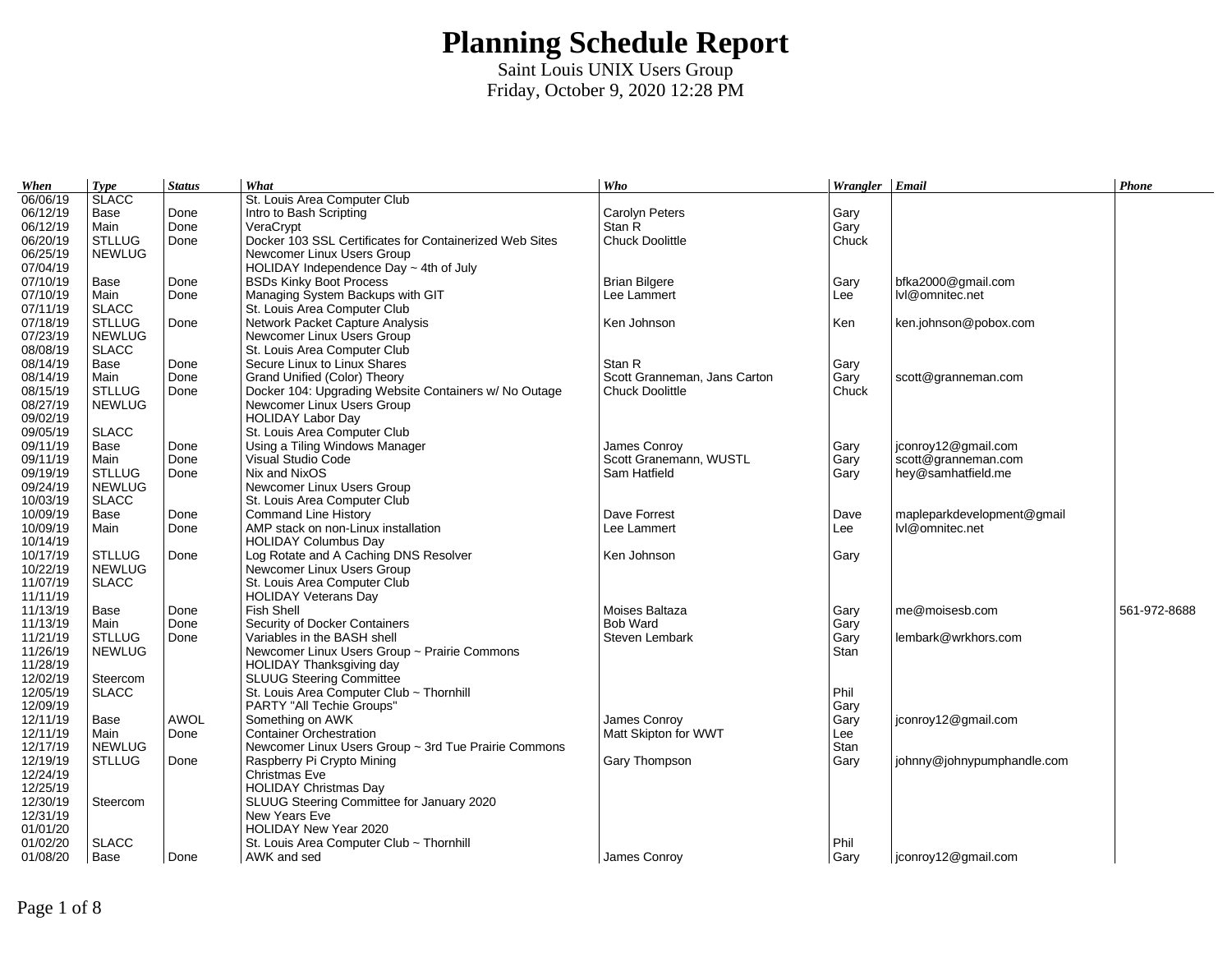| When     | <b>Type</b>                   | <b>Status</b> | What                                             | Who                            | Wrangler Email |                             | Phone        |
|----------|-------------------------------|---------------|--------------------------------------------------|--------------------------------|----------------|-----------------------------|--------------|
| 01/08/20 | Main                          | Done          | Cloud Concepts for Unix Gurus                    | Joe Epplin                     | R. Seibel      | epplinj@objectcomputing.com |              |
| 01/16/20 | <b>STLLUG</b>                 | Done          | CEPH File System                                 | Michael Carrington of SuSE     | Gary           | mcarrington@suse.com        |              |
| 01/20/20 |                               |               | <b>HOLIDAY MLK Day</b>                           |                                |                |                             |              |
| 01/28/20 | <b>NEWLUG</b>                 |               | Newcomer Linux Users Group ~ Prairie Commons     |                                | Stan           |                             |              |
| 02/03/20 | Steercom                      |               | <b>SLUUG Steering Committee</b>                  |                                |                |                             |              |
| 02/06/20 | <b>SLACC</b>                  |               | St. Louis Area Computer Club ~ Rock Road         |                                | Phil           |                             |              |
| 02/12/20 |                               |               | SLUUG Annual Meeting and Elections               |                                |                |                             |              |
| 02/12/20 | Base                          | Done          | File permissions                                 | Stan R                         |                |                             |              |
| 02/12/20 | Main                          | Done          | AWS VPS Amazon Virtual Private Cloud             | Steven Lembark                 | Gary           | lembark@wrkhors.com         |              |
| 02/17/20 |                               |               | <b>HOLIDAY Presidents Day</b>                    |                                |                |                             |              |
| 02/20/20 | <b>STLLUG</b>                 | Done          | ANTI-SPAM with Sender Policy Framework           | Dave Forrest                   | Gary           | mapleparkdevelopment@gmail. |              |
| 02/25/20 | <b>NEWLUG</b>                 |               | Newcomer Linux Users Group ~ Rock Road           |                                | Stan           |                             |              |
| 03/02/20 | Steercom                      |               | SLUUG Steering Committee and Count Ballots       |                                |                |                             |              |
| 03/11/20 | Base                          | Done          | <b>NMAP Scripts</b>                              | Tony Zafiropoulos SysEngr CISA | Gary           |                             |              |
| 03/11/20 | Main                          | Done          | Amateur Radio and Open Source Software           | Kyle Krieg                     | Lee            | aa0z@slsrc.org              |              |
| 03/12/20 | <b>SLACC</b>                  |               | St. Louis Area Computer Club ~ 2nd Thu Thornhill |                                | Phil           |                             |              |
| 03/19/20 | <b>STLLUG</b>                 | Done          | Hardware: FPGAs, ASICs, CPUs                     | <b>Brice Meyer</b>             | Gary           | bmeyer@sei.cmu.edu          |              |
| 03/24/20 | <b>NEWLUG</b>                 | Cancelled     | Newcomer Linux Users Group ~ Thornhill           |                                | Stan           |                             |              |
| 03/30/20 | Steercom                      |               | <b>SLUUG Steering Committee for April</b>        |                                |                |                             |              |
| 04/02/20 | $\ensuremath{\mathsf{SLACC}}$ |               | St. Louis Area Computer Club ~ ONLINE            |                                | Phil           |                             |              |
| 04/04/20 |                               |               | Library Reservations $\sim$ Indefinet Delay      | Stan & Phil?                   |                |                             |              |
| 04/08/20 | Base                          | Done          | Working ONLINE ~ A Familiarity Period            | Stan R                         | Gary           | stanr@sluug.org             | 314-298-1183 |
| 04/08/20 | Main                          | Done          | Django                                           | <b>Tyler Rudie</b>             | Gary           | rudiet@gmail.com            | 636-734-8977 |
| 04/16/20 | <b>STLLUG</b>                 | Done          | Linux at the Open Network Laboratory WUSTL       | Dr. Parwatkar of WUSTL         | Ken J.         |                             |              |
| 04/28/20 | <b>NEWLUG</b>                 |               | Newcomer Linux Users Group ~ ONLINE              |                                | Stan           |                             |              |
| 05/04/20 | Steercom                      |               | SLUUG Steering Committee ~ ONLINE                |                                |                |                             |              |
| 05/07/20 | <b>SLACC</b>                  |               | St. Louis Area Computer Club ~ ONLINE            |                                | Phil           |                             |              |
| 05/13/20 | Base                          | <b>AWOL</b>   | Magic Mirrors and Smoke                          | <b>Stan Reichardt</b>          |                |                             |              |
| 05/13/20 | Main                          | Done          | Websites with Let's Encrypt Certs                | Lee Lammert                    |                |                             |              |
| 05/21/20 | <b>STLLUG</b>                 | Done          | <b>Bash Interpolation</b>                        | Steven Lembark                 | Gary           | lembark@wrkhors.com         |              |
| 05/25/20 |                               |               | <b>HOLIDAY Memorial Day</b>                      |                                |                |                             |              |
| 05/26/20 | <b>NEWLUG</b>                 |               | Newcomer Linux Users Group ~ ONLINE              |                                | <b>Stan</b>    |                             |              |
| 06/01/20 | Steercom                      |               | SLUUG Steering Committee ~ ONLINE                |                                |                |                             |              |
| 06/04/20 | <b>SLACC</b>                  |               | St. Louis Area Computer Club ~ ONLINE            |                                | Phil           |                             |              |
| 06/10/20 | Base                          | Done          | Activating Linux on a Chromebook                 | Don Ellis                      | Gary           |                             |              |
| 06/10/20 | Main                          | Done          | <b>DNS Wars</b>                                  | David Forrest                  | Gary           | mapleparkdevelopment@gmail. |              |
| 06/18/20 | <b>STLLUG</b>                 | Done          | Ethereum/VeChain Supply Chain                    | Brendan Laiben                 | R. Seibel      | laibenb@objectcomputing.com |              |
| 06/23/20 | <b>NEWLUG</b>                 |               | Newcomer Linux Users Group ~ ONLINE              |                                | Stan           |                             |              |
| 06/29/20 | Steercom                      |               | SLUUG Steering Committee for July ~ ONLINE       |                                |                |                             |              |
| 07/02/20 | <b>SLACC</b>                  |               | St. Louis Area Computer Club ~ ONLINE            |                                |                |                             |              |
| 07/04/20 |                               |               | HOLIDAY Independence Day $\sim$ 4th of July      |                                |                |                             |              |
| 07/08/20 | Base                          | Done          | A Gentle Intoduction to Markdown                 | Ed Howland                     | gary           | ed.howland@gmail.com        |              |
| 07/08/20 | Main                          | Done          | A Gentle Intoductiion to Docker                  | <b>Robert Citek</b>            | gary           | Robert.Citek@gmail.com      |              |
| 07/16/20 | <b>STLLUG</b>                 | Done          | Using UNIX CLI tools written in Rust             | Michael Madden                 | gary           | michael madden@fastmail.com |              |
| 07/28/20 | <b>NEWLUG</b>                 |               | Newcomer Linux Users Group ~ ONLINE              |                                |                |                             |              |
| 08/03/20 | Steercom                      |               | SLUUG Steering Committee ~ ONLINE                |                                |                |                             |              |
| 08/06/20 | <b>SLACC</b>                  |               | St. Louis Area Computer Club ~ ONLINE            |                                |                |                             |              |
| 08/12/20 | Base                          | Done          | Using dnsmasg to handle DHCP and name resolution | Dave Forrest                   | Gary           |                             |              |
| 08/12/20 | Main                          | Done          | Voting Technologies and Security                 | Scott Granneman, WUSTL         | Gary           | scott@granneman.com         |              |
| 08/20/20 | <b>STLLUG</b>                 | Done          | Using Open Tools to Sell your Art                | <b>Bryce Meyer</b>             | Gary           | bmeyer@sei.cmu.edu          |              |
| 08/25/20 | <b>NEWLUG</b>                 |               | Newcomer Linux Users Group ~ ONLINE              |                                |                |                             |              |
| 08/31/20 | Steercom                      |               | SLUUG Steering Committee for September ~ ONLINE  |                                |                |                             |              |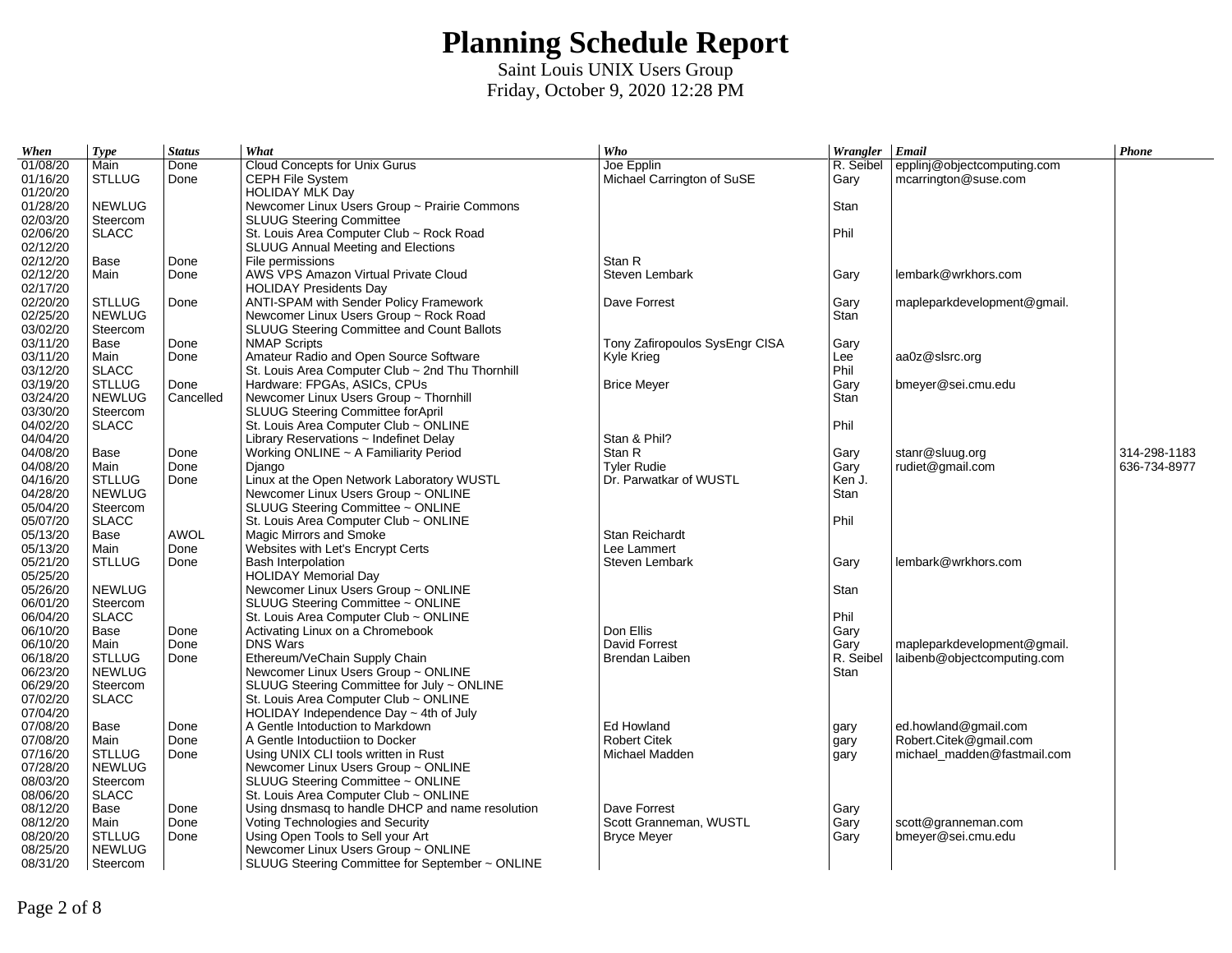| When     | <b>Type</b>   | <b>Status</b> | What                                               | Who                                   | Wrangler   Email |                        | Phone        |
|----------|---------------|---------------|----------------------------------------------------|---------------------------------------|------------------|------------------------|--------------|
| 09/03/20 | <b>SLACC</b>  |               | St. Louis Area Computer Club ~ ONLINE              |                                       |                  |                        |              |
| 09/09/20 | Base          | Done          | Apple Phone iOS 14 Details                         | Scott Granneman                       | Gary             | scott@granneman.com    |              |
| 09/09/20 | Main          | Not Done      |                                                    |                                       |                  |                        |              |
| 09/17/20 | <b>STLLUG</b> | Done          | CephFS and Uyuni Project                           | Michael Carrington and Patrick Swartz | Gary             | mcarrington@suse.com   |              |
| 09/22/20 | <b>NEWLUG</b> |               | Newcomer Linux Users Group ~ ONLINE                |                                       |                  |                        |              |
| 10/01/20 | <b>SLACC</b>  |               | St. Louis Area Computer Club ~ ONLINE              |                                       |                  |                        |              |
| 10/03/20 |               |               | <b>Library Reservations NOT Available</b>          | Stan & Phil?                          |                  |                        |              |
| 10/05/20 | Steercom      |               | SLUUG Steering Committee ~ ONLINE                  |                                       |                  |                        |              |
| 10/14/20 | Base          | Confirmed     | Use SimpleScreenRecorder                           | Stan R                                |                  |                        |              |
| 10/14/20 | Main          | Confirmed     | The World of Browsers                              | Scott Granneman                       | Garv             | scott@granneman.com    |              |
| 10/22/20 | <b>STLLUG</b> | Available     |                                                    |                                       |                  |                        |              |
| 10/22/20 | <b>STLLUG</b> | Confirming    | Wirequard                                          | Andrew                                | Lee              |                        |              |
| 10/22/20 | <b>STLLUG</b> | Idea          | IBM and Red Hat                                    | George Switzer                        | Gary             | qswitzer@us.ibm.com    | 309-264-8569 |
| 10/22/20 | <b>STLLUG</b> | Idea          | Microsoft's Windows Subsystem for Linux (WSL2)     | Ahjay, Glenn, Brian W. Caldwell       | Gary             |                        |              |
| 10/22/20 | <b>STLLUG</b> | Idea          | Oracle Linux                                       | っ                                     | Gary             |                        |              |
| 10/22/20 | <b>TBD</b>    | Idea          | Ansible/Puppet on Cloud Containers                 | Frank M. Syler                        | Gary             | me@franksiler.com      |              |
| 10/22/20 | <b>TBD</b>    | Idea          | OpenWrt ~ Secure Your Router with Linux            | https://openwrt.org/                  |                  |                        |              |
| 10/22/20 | <b>TBD</b>    | Idea          | Overview of Functional Programming                 | 2                                     |                  |                        |              |
| 10/22/20 | <b>TBD</b>    | Idea          | PXE boot using pfsense and freenas                 | <b>Wendell Barber</b>                 | Gary             | pure102@hotmail.com    |              |
| 10/22/20 | <b>TBD</b>    | Idea          | Raspberry Pi 4 Installation                        | <b>Brian Bilgere</b>                  | Gary             | bfka2000@gmail.com     |              |
| 10/22/20 | <b>TBD</b>    | Idea          | Ripgrep and FZF (should this be 2 seprate?)        | Tom Hrausicky                         | Gary             | tchrabusicky@gmail.com |              |
| 10/22/20 | <b>TBD</b>    | Idea          | serverless on Cloud Containers                     | Frank M. Syler                        | Gary             | me@franksiler.com      |              |
| 10/22/20 | <b>TBD</b>    | Idea          | Smoking Docker (58 slides)                         | Steven Lembark                        | Gary             | lembark@wrkhors.com    |              |
| 10/22/20 | <b>TBD</b>    | Idea          | SUSE on Raspberry Pi                               | Joe Bohnenstiehl                      | Gary             | jbohnens@gmail.com     |              |
| 10/22/20 | <b>TBD</b>    | Idea          | terraform on Cloud Containers                      | Frank M. Syler                        | Gary             | me@franksiler.com      |              |
| 10/22/20 | <b>TBD</b>    | Idea          | Yubikey ~ Multi Factor Authentication Device       | 2                                     |                  |                        |              |
| 10/27/20 | <b>NEWLUG</b> |               | Newcomer Linux Users Group ~ ONLINE                |                                       |                  |                        |              |
| 11/02/20 | Steercom      |               | SLUUG Steering Committee ~ ONLINE                  |                                       |                  |                        |              |
| 11/05/20 | <b>SLACC</b>  |               | St. Louis Area Computer Club ~ ONLINE              |                                       |                  |                        |              |
| 11/11/20 |               |               | <b>HOLIDAY Vetrans Day</b>                         |                                       |                  |                        |              |
| 11/11/20 | Base          | Confirmed     | Using make utility                                 | Ed Howland                            | stan             | ed.howland@gmail.com   | 616-430-4039 |
| 11/11/20 | Main          | Available     |                                                    |                                       |                  |                        |              |
| 11/11/20 | Main          | Confirming    | openVAS upgrade (No earlier than Oct)              | Tony Zafiropoulos SysEngr CISA        | Gary             | tonyz@CTiTEK.com       | 314-504-3974 |
| 11/11/20 | Main          | Idea          | Apple interfaces and accessories for audio & video | Don Ellis                             | Gary             |                        |              |
| 11/11/20 | Main          | Idea          | Block Chain Concepts (WITHOUT ANY BITCOIN)         | Prof.Feng Hou, Maryville              | R. Seible        | fhou@maryville.edu     |              |
| 11/11/20 | Main          | Idea          | Collect all logins                                 | Joe Bohnenstiehl                      | Gary             | jbohnens@gmail.com     |              |
| 11/11/20 | Main          | Idea          | Computing for the Visually Impared                 | Ed Howland                            | Gary             | ed.howland@gmail.com   | 616-430-4039 |
| 11/11/20 | Main          | Idea          | How Bad is Cryptocurrency                          | Steven Lembark                        | Gary             | lembark@wrkhors.com    |              |
| 11/11/20 | Main          | Idea          | Ins and outs of Firewalld                          | Lee Lammert                           | Lee              |                        |              |
| 11/11/20 | Main          | Idea          | Redhat OpenShift Container Platform                | https://OpenShift.com                 |                  |                        |              |
| 11/11/20 | Main          | Idea          | Tsunami Vulnerability Scanner                      | Security Now! #775 - 07-14-20         |                  |                        |              |
| 11/11/20 | Main          | Idea          | Using git for distributed version control of files | <b>Robert Citek</b>                   | gary             | Robert.Citek@gmail.com |              |
| 11/11/20 | Main          | Idea          | Using High End Graphic Cards                       | <b>Brice Meyer</b>                    | Gary             | bmeyer@sei.cmu.edu     |              |
| 11/11/20 | Main          | Idea          | ZoneMinder (January 2020 was latest release)       | <b>Andrew Bauer</b>                   | Gary             |                        |              |
| 11/19/20 | <b>STLLUG</b> | Available     |                                                    |                                       |                  |                        |              |
| 11/19/20 | <b>STLLUG</b> | Confirming    | Linux and MS Windows 10 ??? WSL2 ???               | Ken Johnson                           | Gary             |                        |              |
| 11/24/20 | <b>NEWLUG</b> |               | Newcomer Linux Users Group ~ ONLINE                |                                       |                  |                        |              |
| 11/26/20 |               |               | <b>HOLIDAY Thanksgiving Day</b>                    |                                       |                  |                        |              |
| 11/30/20 | Steercom      |               | SLUUG Steering Committee for December ~ ONLINE     |                                       |                  |                        |              |
| 12/03/20 | <b>SLACC</b>  |               | St. Louis Area Computer Club ~ ONLINE              |                                       |                  |                        |              |
| 12/09/20 | Base          | Available     |                                                    |                                       |                  |                        |              |
| 12/09/20 | Base          | Idea          | Advantages and disadvantages of Linux              | https://meterpreter.org/              |                  |                        |              |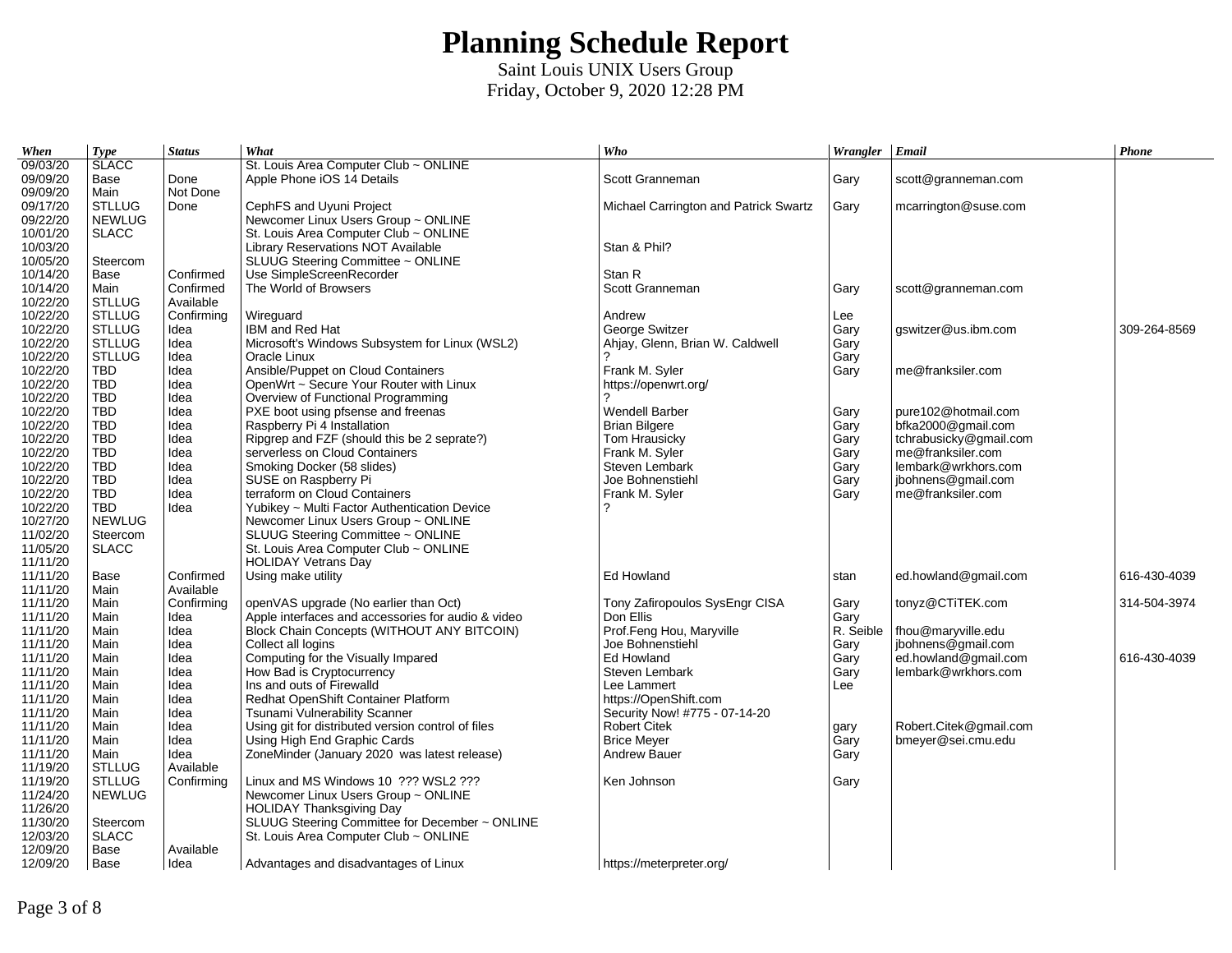| When     | <b>Type</b> | <b>Status</b> | What                                                    | Who                           | Wrangler   Email | Phone |
|----------|-------------|---------------|---------------------------------------------------------|-------------------------------|------------------|-------|
| 12/09/20 | Base        | Idea          | AWK and sed                                             | James Conroy BASE 2020-01-08  |                  |       |
| 12/09/20 | Base        | Idea          | Boot process                                            | ?                             |                  |       |
| 12/09/20 | Base        | Idea          | Chkconfig, init.d, etc.                                 | $\overline{?}$                |                  |       |
| 12/09/20 | Base        | Idea          | Chrome / Chromium-browser                               | ?                             |                  |       |
| 12/09/20 | Base        | Idea          | Dia (drawing software)                                  | stanr BASE 2013-01-09         |                  |       |
| 12/09/20 | Base        | Idea          | Division of OSS projects                                |                               |                  |       |
| 12/09/20 | Base        | Idea          | DNS installation, setup, and configure                  | $\overline{?}$                |                  |       |
| 12/09/20 | Base        | Idea          | DNS Using Different Servers                             | 2                             |                  |       |
| 12/09/20 | Base        | Idea          | FILESYSTEMS(5) (see man fs)                             |                               |                  |       |
| 12/09/20 | Base        | Idea          | Finding Linux files and file contents                   | https://meterpreter.org/      |                  |       |
| 12/09/20 | Base        | Idea          | How to configure SSH in Linux                           | https://meterpreter.org/      |                  |       |
| 12/09/20 | Base        | Idea          | How to enable Remote Access MySOL                       | https://meterpreter.org/      |                  |       |
| 12/09/20 | Base        | Idea          | How to set up a UFW firewall                            | https://meterpreter.org/      |                  |       |
| 12/09/20 | Base        | Idea          | Installing OS-signing keys in UEFI                      | 2                             |                  |       |
| 12/09/20 | Base        | Idea          | install OpenVPN Server in Linux                         | https://meterpreter.org/      |                  |       |
| 12/09/20 | Base        | Idea          | $IRC$ ~ internet Relay Chat                             |                               |                  |       |
| 12/09/20 | Base        | Idea          | Kallithea (source code repository hosting)              | $\overline{?}$                |                  |       |
| 12/09/20 | Base        | Idea          | LibreOffice Draw                                        |                               |                  |       |
| 12/09/20 | Base        | Idea          | Linux Log Analysis                                      | https://meterpreter.org/      |                  |       |
| 12/09/20 | Base        | Idea          | Linux terminal shortcuts                                | https://meterpreter.org/      |                  |       |
| 12/09/20 | Base        | Idea          | MS Windows regedit - edit Windows registry from Linux   | 2                             |                  |       |
| 12/09/20 | Base        | Idea          | mutt email client                                       | Jeff Muse MAIN 2013-01-09     |                  |       |
| 12/09/20 | Base        | Idea          | nginx (web server, reverse proxy, etc.)                 | 2                             |                  |       |
| 12/09/20 | Base        | Idea          | OpenSSL (CSRs, certificates, s client)                  | $\overline{?}$                |                  |       |
| 12/09/20 | Base        | Idea          | <b>Physical Security</b>                                | 2                             |                  |       |
| 12/09/20 | Base        | Idea          | Regular expressions                                     |                               |                  |       |
| 12/09/20 | Base        | Idea          | Remote access to Linux, Windows, macOS                  |                               |                  |       |
| 12/09/20 | Base        | Idea          | Secure Enhanced Linux (SELinux)?                        | https://meterpreter.org/      |                  |       |
| 12/09/20 | Base        | Idea          | Standard In/Out/Error, Redirection, and Pipes           |                               |                  |       |
| 12/09/20 | Base        | Idea          | Survey audio processing software                        | 2                             |                  |       |
|          |             |               |                                                         |                               |                  |       |
| 12/09/20 | Base        | Idea          | Survey video processing software                        |                               |                  |       |
| 12/09/20 | Base        | Idea          | Top 10 most useful Linux commands                       | https://meterpreter.org/      |                  |       |
| 12/09/20 | Base        | Idea          | Use cat command (can combine files)                     | https://meterpreter.org/      |                  |       |
| 12/09/20 | Base        | Idea          | Use cp, mv, rm, and touch commands $\sim$ manage files  | https://meterpreter.org/      |                  |       |
| 12/09/20 | Base        | Idea          | Use cut and paste commands                              |                               |                  |       |
| 12/09/20 | Base        | Idea          | Use df to report file systrem disk space usage          | https://meterpreter.org/      |                  |       |
| 12/09/20 | Base        | Idea          | Use dig command to query DNS records                    | https://meterpreter.org/      |                  |       |
| 12/09/20 | Base        | Idea          | Use Fail2ban to secure SSH service                      | Ken Johnson STLLUG 2016-12-15 |                  |       |
| 12/09/20 | Base        | Idea          | Use gitso to support others (remotely)                  |                               |                  |       |
| 12/09/20 | Base        | Idea          | Use grep to search for pattern in files                 | https://meterpreter.org/      |                  |       |
| 12/09/20 | Base        | Idea          | Use iperf command to diagnose network speed             | https://meterpreter.org/      |                  |       |
| 12/09/20 | Base        | Idea          | Use locate command                                      | https://meterpreter.org/      |                  |       |
| 12/09/20 | Base        | Idea          | Use mkdir and rmdir command $\sim$ manage directories   | https://meterpreter.org/      |                  |       |
| 12/09/20 | Base        | Idea          | Use mount command and /etc/fstab file                   | 2                             |                  |       |
| 12/09/20 | Base        | Idea          | Use mtr command to diagnose network problems            | https://meterpreter.org/      |                  |       |
| 12/09/20 | Base        | Idea          | Use netstat to view all open ports on Linux             | https://meterpreter.org/      |                  |       |
| 12/09/20 | Base        | Idea          | Use PGP/GPG in Email                                    |                               |                  |       |
| 12/09/20 | Base        | Idea          | Use ps, bg, fg, kill, killall, top, htop with processes | https://meterpreter.org/      |                  |       |
| 12/09/20 | Base        | Idea          | Use rsync and grsync $\sim$ local/remote file copy      |                               |                  |       |
| 12/09/20 | Base        | Idea          | Use scp and sftp commands to transfer data              | https://meterpreter.org/      |                  |       |
| 12/09/20 | Base        | Idea          | Use script and scriptreplay                             |                               |                  |       |
| 12/09/20 | Base        | Idea          | Use sort and unig commands                              | https://meterpreter.org/      |                  |       |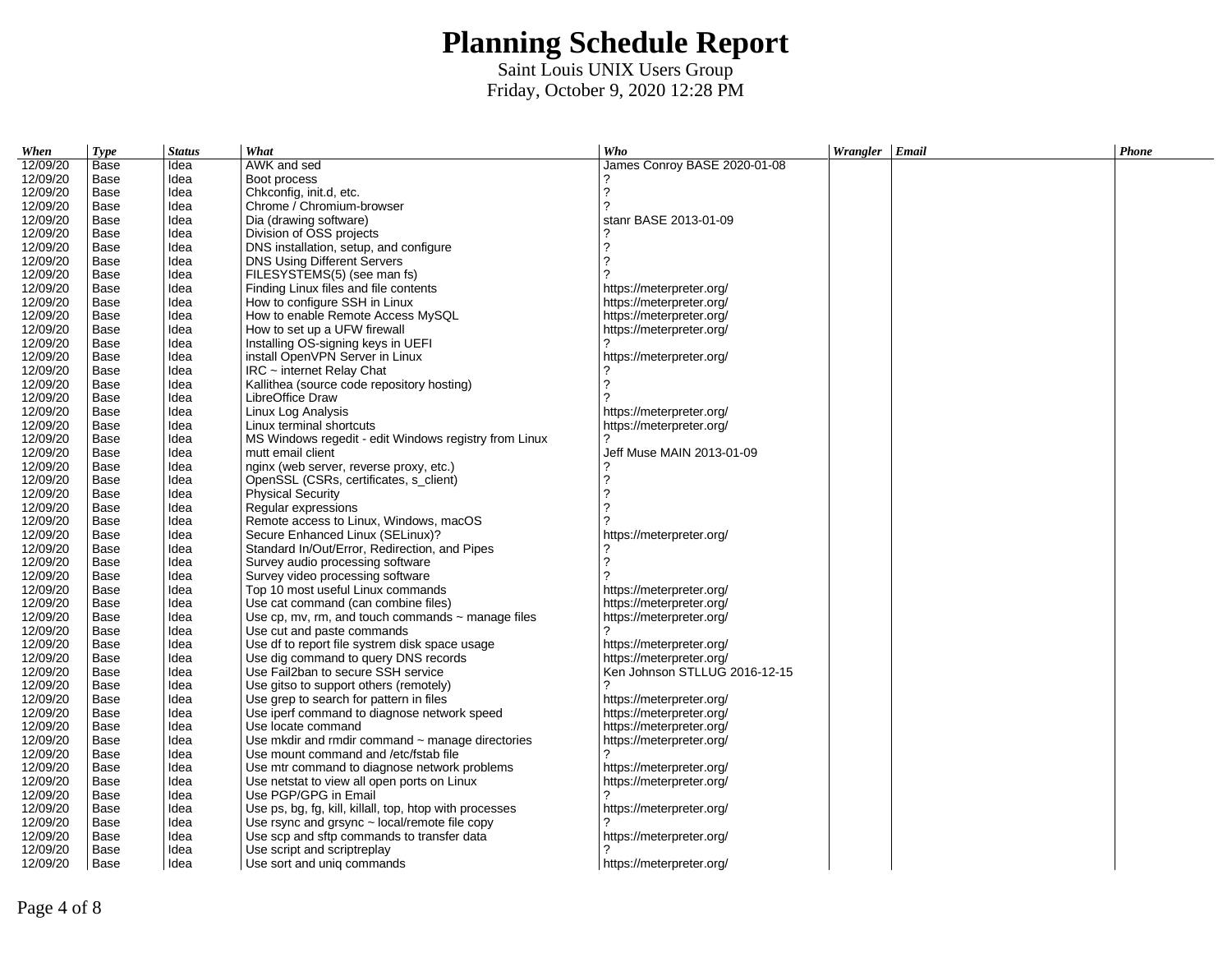| When                 | <b>Type</b>           | <b>Status</b> | What                                                        | Who                      | Wrangler Email | Phone |
|----------------------|-----------------------|---------------|-------------------------------------------------------------|--------------------------|----------------|-------|
| 12/09/20             | Base                  | Idea          | Use split and cat to divide and combine files               | https://meterpreter.org/ |                |       |
| 12/09/20             | Base                  | Idea          | Use ss to view network status                               | https://meterpreter.org/ |                |       |
| 12/09/20             | Base                  | Idea          | Use sync command (finish writes to USB thumbdrives)         | ?                        |                |       |
| 12/09/20             | Base                  | Idea          | Use tar and gzip commands $\sim$ archive and compress files | https://meterpreter.org/ |                |       |
| 12/09/20             | Base                  | Idea          | Use touch command                                           | https://meterpreter.org/ |                |       |
| 12/09/20             | Base                  | Idea          | Use vi/vim editor                                           | https://meterpreter.org/ |                |       |
| 12/09/20             | Base                  | Idea          | <b>WHOIS</b>                                                | 2                        |                |       |
| 12/09/20             | Main                  | Available     |                                                             |                          |                |       |
| 12/15/20             | <b>NEWLUG</b>         |               | Newcomer Linux Users Group $\sim$ 3rd Tuesday $\sim$ ONLINE |                          |                |       |
| 12/17/20             | STLLUG                | Available     |                                                             |                          |                |       |
| 12/24/20             |                       |               | Christmas Eve                                               |                          |                |       |
| 12/25/20             |                       |               | <b>HOLDIAY Christmas Day</b>                                |                          |                |       |
| 12/31/20             |                       |               | New Year Eve                                                |                          |                |       |
| 01/01/21             |                       |               | HOLIDAY New Year 2021                                       |                          |                |       |
| 01/04/21             | Steercom              |               | SLUUG Steering Committee ~ ONLINE                           |                          |                |       |
| 01/07/21             | <b>SLACC</b>          |               | St. Louis Area Computer Club $\sim$ ONLINE                  |                          |                |       |
| 01/13/21             | Base                  | Available     |                                                             |                          |                |       |
| 01/13/21             | Main                  | Available     |                                                             |                          |                |       |
| 01/21/21             | <b>STLLUG</b>         | Available     |                                                             |                          |                |       |
| 01/26/21             | <b>NEWLUG</b>         |               | Newcomer Linux Users Group ~ ONLINE                         |                          |                |       |
| 02/01/21             | Steercom              |               | SLUUG Steering Committee ~ ONLINE                           |                          |                |       |
| 02/04/21             | SLACC                 |               | St. Louis Area Computer Club $\sim$ ONLINE                  |                          |                |       |
| 02/10/21             |                       |               | <b>SLUUG Annual Meeting and Elections</b>                   |                          |                |       |
| 02/10/21             | Base                  | Available     |                                                             |                          |                |       |
| 02/10/21             | Main                  | Available     |                                                             |                          |                |       |
| 02/18/21             | <b>STLLUG</b>         | Available     |                                                             |                          |                |       |
| 02/23/21             | <b>NEWLUG</b>         |               | Newcomer Linux Users Group ~ ONLINE                         |                          |                |       |
| 03/01/21             | Steercom              |               | SLUUG Steering Committee ~ ONLINE                           |                          |                |       |
| 03/04/21             | <b>SLACC</b>          |               | St. Louis Area Computer Club ~ ONLINE                       |                          |                |       |
| 03/10/21             | Base                  | Available     |                                                             |                          |                |       |
| 03/10/21             | Main                  | Available     |                                                             |                          |                |       |
| 03/18/21             | <b>STLLUG</b>         | Available     |                                                             |                          |                |       |
| 03/23/21             | <b>NEWLUG</b>         |               | Newcomer Linux Users Group ~ ONLINE                         |                          |                |       |
| 03/29/21             | Steercom              |               | SLUUG Steering Committee ~ ONLINE for April                 |                          |                |       |
| 04/01/21             | <b>SLACC</b>          |               | St. Louis Area Computer Club $\sim$ ONLINE                  |                          |                |       |
| 04/14/21             | Base                  | Available     |                                                             |                          |                |       |
| 04/14/21             | Main                  | Available     |                                                             |                          |                |       |
| 04/22/21             | STLLUG                | Available     | 4th Thursday                                                |                          |                |       |
| 04/27/21             | <b>NEWLUG</b>         |               | Newcomer Linux Users Group ~ ONLINE                         |                          |                |       |
| 05/03/21             | Steercom              |               |                                                             |                          |                |       |
| 05/06/21             | <b>SLACC</b>          |               |                                                             |                          |                |       |
| 05/12/21             | Base                  | Available     |                                                             |                          |                |       |
| 05/12/21             | Main                  | Available     |                                                             |                          |                |       |
| 05/20/21             | <b>STLLUG</b>         | Available     |                                                             |                          |                |       |
| 05/31/21             | Steercom              |               | for June                                                    |                          |                |       |
| 06/03/21             | <b>SLACC</b>          |               |                                                             |                          |                |       |
| 06/09/21             | Base                  | Available     |                                                             |                          |                |       |
| 06/09/21             |                       | Available     |                                                             |                          |                |       |
|                      | Main<br><b>STLLUG</b> | Available     |                                                             |                          |                |       |
| 06/17/21<br>06/22/21 | <b>NEWLUG</b>         |               |                                                             |                          |                |       |
| 07/01/21             | <b>SLACC</b>          |               |                                                             |                          |                |       |
|                      |                       |               |                                                             |                          |                |       |
| 07/04/21             |                       |               | HOLIDAY Independence Day $\sim$ 4th of July                 |                          |                |       |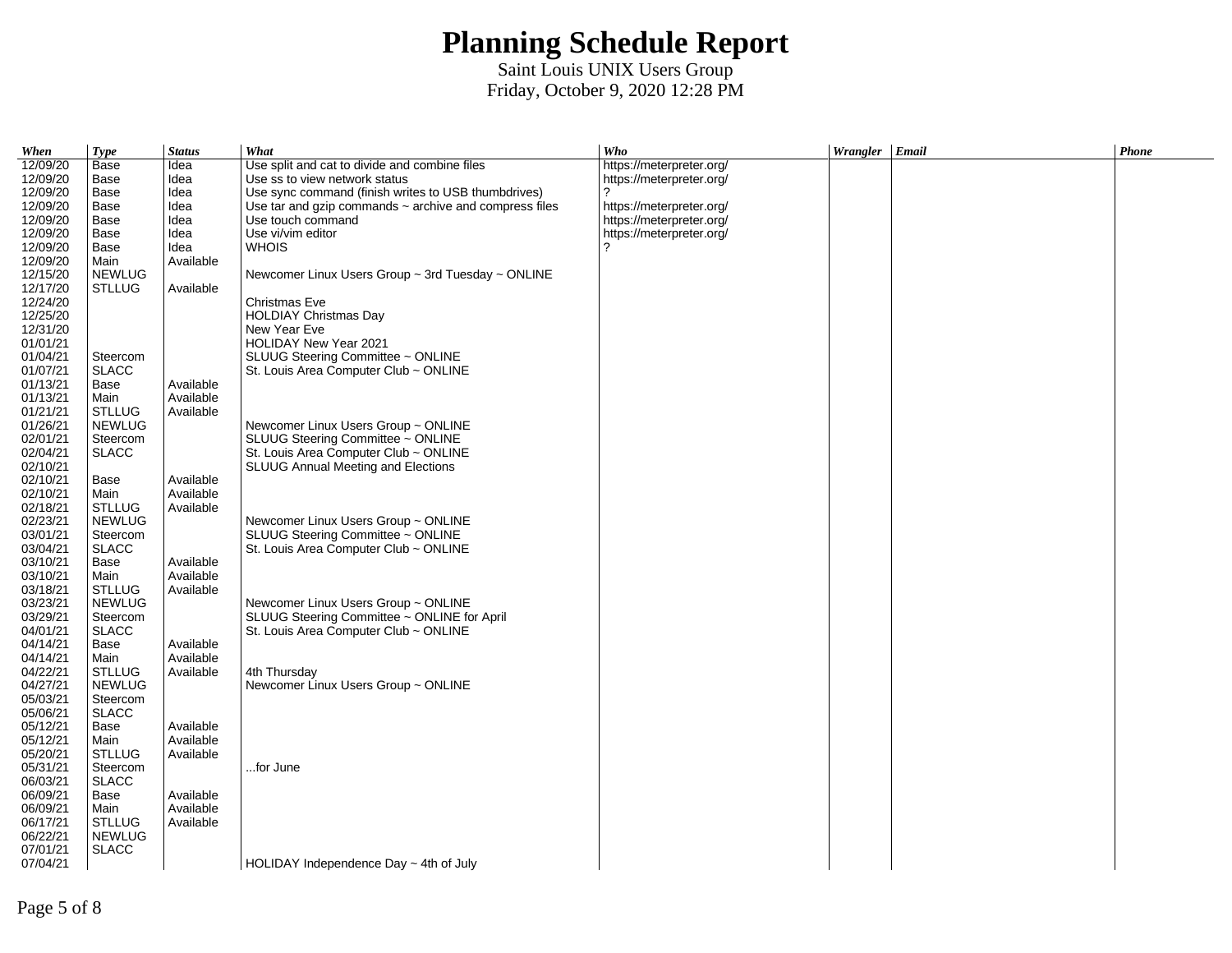| When     | <b>Type</b>   | <b>Status</b> | What                                               | Who                         | Wrangler Email |                     | <b>Phone</b> |
|----------|---------------|---------------|----------------------------------------------------|-----------------------------|----------------|---------------------|--------------|
| 07/05/21 | Steercom      |               |                                                    |                             |                |                     |              |
| 07/14/21 | Base          | Available     |                                                    |                             |                |                     |              |
| 07/14/21 | Main          | Available     |                                                    |                             |                |                     |              |
| 07/22/21 | <b>STLLUG</b> | Available     | 4th Thursday                                       |                             |                |                     |              |
| 07/27/21 | <b>NEWLUG</b> |               |                                                    |                             |                |                     |              |
| 08/02/21 | Steercom      |               |                                                    |                             |                |                     |              |
| 01/18/38 |               |               | Year 2038 Problem Eve (Y2038 or Y2k38 or Unix Y2K) |                             |                |                     |              |
| 01/18/38 | a             |               |                                                    |                             |                |                     |              |
| 01/18/38 | Base          | Idea          | SLUUG Calendar on Thunderbird Calendar             | Stan R                      |                |                     |              |
| 01/18/38 | Base          | Not Ready     | Using Data Form in Calc                            | Stan R                      | Gary           | stanr@sluug.org     | 314-298-1183 |
| 01/18/38 | Base          | Secondary     | Keyboard Karaoke                                   | 2                           |                |                     |              |
| 01/18/38 | Base          | Tutorial      | Learning Linux by Exploring                        | Stan R                      |                |                     |              |
| 01/18/38 | Base          | Withdrawn     | SplashTop (Commercial Site)                        | 2                           |                |                     |              |
| 01/18/38 | Base          | Withdrawn     | Using UUCP in this Century                         | <b>Terry Linhardt</b>       | Gary           | tlinhardt@gmail.com |              |
| 01/18/38 | Main          | Impossible    | Research utilization of Linux at SLU               | Erik Kaufman                | Gary           |                     |              |
| 01/18/38 | <b>STLLUG</b> | Idea          | The Year of Linux on the Desktop                   | Linus Tovalds               | R.M.S.         |                     |              |
| 01/18/38 | <b>STLLUG</b> | Impossible    | Belenix Linux (Discontinued)                       | Jeff Logullo                |                |                     |              |
| 01/18/38 | <b>STLLUG</b> | Withdrawn     | Everything I Know About SAMBA                      | Stan R                      | Stan R         | stanr@sluug.org     | 314-298-1183 |
| 01/18/38 | <b>TBD</b>    | Idea          | 3D Printing                                        |                             |                |                     |              |
| 01/18/38 | <b>TBD</b>    | Idea          | AIX current release, features, future              | Someone from IBM corporate? |                |                     |              |
| 01/18/38 | TBD           | Idea          | Ansible (more in-depth, hands-on)                  |                             |                |                     |              |
| 01/18/38 | TBD           | Idea          | Apple current release, features, future            | $\ddot{\phantom{0}}$        |                |                     |              |
| 01/18/38 | TBD           | Idea          | <b>Bitcoin</b>                                     | $\overline{?}$              |                |                     |              |
| 01/18/38 | TBD           | Idea          | Build and Manage Desktop Applications              | 2                           | Lee            |                     |              |
| 01/18/38 | <b>TBD</b>    | Idea          | CoffeeScript, HAML, and SASS                       | Craig Buchek                |                |                     |              |
| 01/18/38 | <b>TBD</b>    | Idea          | coreboot                                           |                             |                |                     |              |
| 01/18/38 | <b>TBD</b>    | Idea          | <b>CPUs</b>                                        | $\overline{\phantom{0}}$    |                |                     |              |
| 01/18/38 | <b>TBD</b>    | Idea          | Current tools for web development                  | $\overline{2}$              |                |                     |              |
| 01/18/38 | TBD           | Idea          | Desktop Distro roundup                             | $\overline{\mathbf{c}}$     |                |                     |              |
| 01/18/38 | <b>TBD</b>    | Idea          | Desktop Environment roundup                        | $\overline{\phantom{a}}$    |                |                     |              |
| 01/18/38 | <b>TBD</b>    | Idea          | Developing for (web, native) iPhone                | $\overline{\phantom{0}}$    |                |                     |              |
| 01/18/38 | <b>TBD</b>    | Idea          | Diversity in Tech                                  | 2                           |                |                     |              |
| 01/18/38 | <b>TBD</b>    | Idea          | Emacs                                              | Deech?                      |                |                     |              |
| 01/18/38 | TBD           | Idea          | Fedora Design Suite                                | 2                           |                |                     |              |
| 01/18/38 | TBD           | Idea          | Fedora Security Lab                                | ?                           |                |                     |              |
| 01/18/38 | <b>TBD</b>    | Idea          | <b>Flying Boxes</b>                                | Kyle Cordes                 |                |                     |              |
| 01/18/38 | <b>TBD</b>    | Idea          | Gaming on Linux with Steam                         |                             |                |                     |              |
| 01/18/38 | <b>TBD</b>    | Idea          | Geo-separation of data centers                     | $\ddot{\phantom{0}}$        |                |                     |              |
| 01/18/38 | <b>TBD</b>    | Idea          | Gnome 3 (getting past the hate)                    | $\overline{\phantom{0}}$    |                |                     |              |
| 01/18/38 | <b>TBD</b>    | Idea          | GPU processing                                     | $\overline{\mathbf{c}}$     |                |                     |              |
| 01/18/38 | <b>TBD</b>    | Idea          | <b>GUI builders</b>                                | $\overline{\phantom{a}}$    |                |                     |              |
| 01/18/38 | <b>TBD</b>    | Idea          | Homebrew on Linux, macOS and Win10                 | $\overline{\phantom{a}}$    | Don E.         | don.ellis@gmail.com |              |
| 01/18/38 | <b>TBD</b>    | Idea          | Hostirian/Primary.NET Data Center                  | $\overline{?}$              |                |                     |              |
| 01/18/38 | <b>TBD</b>    | Idea          | HP-UX current release, features, future            | 2                           |                |                     |              |
| 01/18/38 | TBD           | Idea          | <b>HTML</b>                                        | Craig Buchek                |                |                     |              |
| 01/18/38 | TBD           | Idea          | <b>HTTP</b>                                        | Craig Buchek                |                |                     |              |
| 01/18/38 | <b>TBD</b>    | Idea          | IBM Virtualization Demonstration                   | Sammie Allum                |                |                     |              |
| 01/18/38 | TBD           | Idea          | Key Management                                     | Yi Yang                     |                |                     |              |
| 01/18/38 | TBD           | Idea          | logcheck, fcheck                                   | Craig Buchek                |                |                     |              |
| 01/18/38 | <b>TBD</b>    | Idea          | MAC OSX server                                     |                             |                |                     |              |
| 01/18/38 | <b>TBD</b>    | Idea          | Mac OS X topics                                    | Craig Buchek                |                |                     |              |
| 01/18/38 | <b>TBD</b>    | Idea          | Mind-mapping Applications                          | 2                           |                |                     |              |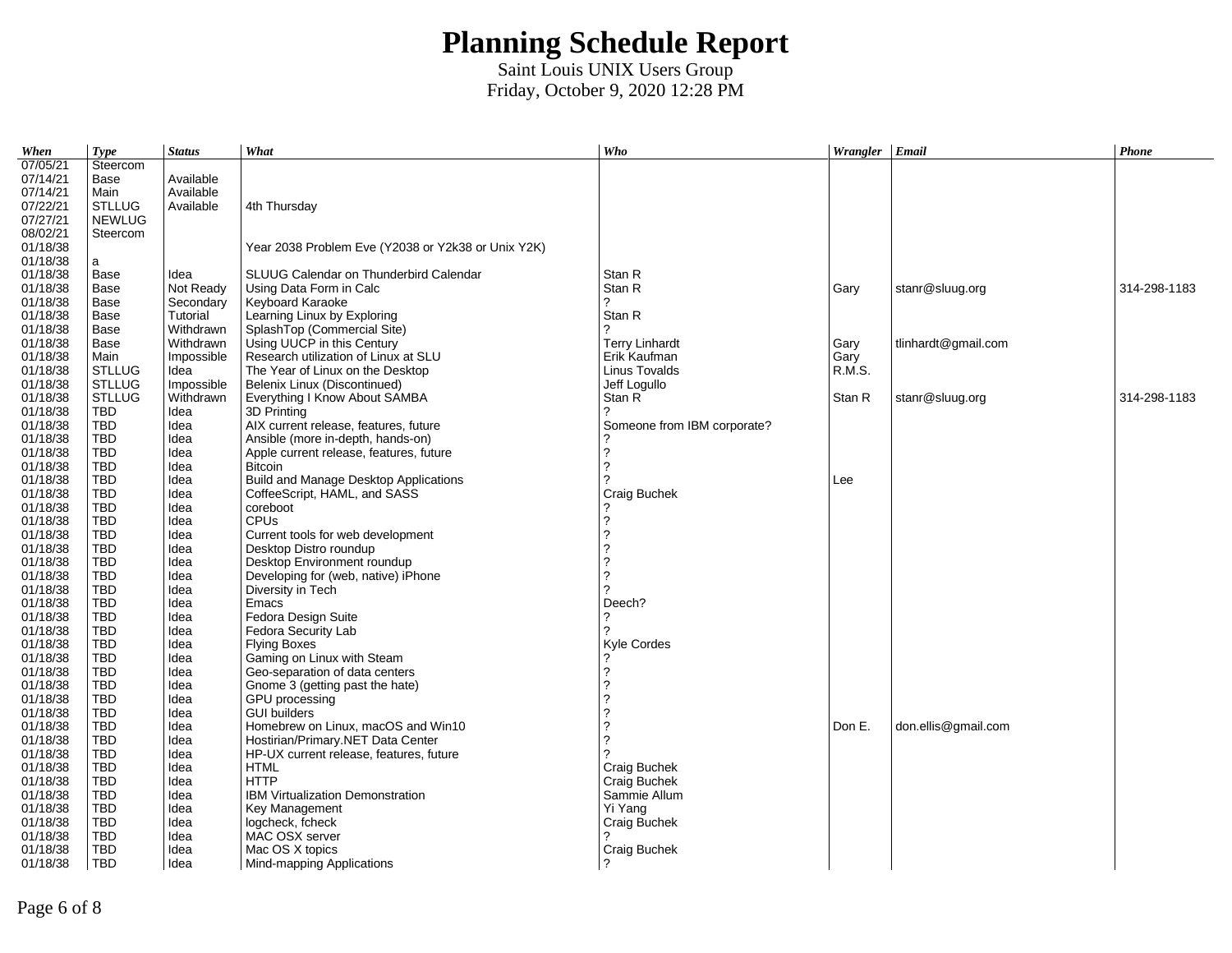| When     | <b>Type</b> | <b>Status</b> | What                                                     | Who                          | Wrangler Email | Phone        |
|----------|-------------|---------------|----------------------------------------------------------|------------------------------|----------------|--------------|
| 01/18/38 | <b>TBD</b>  | Idea          | Munin (resource monitoring)                              | っ                            |                |              |
| 01/18/38 | <b>TBD</b>  | Idea          | <b>MySQL</b>                                             | Jeff Logullo                 |                |              |
| 01/18/38 | <b>TBD</b>  | Idea          | <b>NoSOL</b>                                             |                              |                |              |
| 01/18/38 | TBD         | Idea          | Nuclear Belly Button Battery                             | 2                            |                |              |
| 01/18/38 | <b>TBD</b>  | Idea          | OpenBSD for Linux Users                                  | Ken Johnson                  |                |              |
| 01/18/38 | <b>TBD</b>  | Idea          | OpenID/OAuth                                             |                              |                |              |
| 01/18/38 | TBD         | Idea          | pfSense (firewall/router)                                | $\overline{\phantom{a}}$     |                |              |
| 01/18/38 | <b>TBD</b>  | Idea          | PHP hello world talk with the PHP group                  | $\overline{?}$               |                |              |
| 01/18/38 | TBD         | Idea          | PHP or generic programming language                      | 2                            |                |              |
| 01/18/38 | <b>TBD</b>  | Idea          | Project Indiana                                          | Jeff Logullo                 |                |              |
| 01/18/38 | TBD         | Idea          | Recent NSA and Security Updates                          |                              |                |              |
| 01/18/38 | TBD         | Idea          | Recovering from disaster                                 | っ                            |                |              |
| 01/18/38 | <b>TBD</b>  | Idea          | Red Hat Cloud Topics                                     | Joe "Zonker" Brockmeier      |                |              |
| 01/18/38 | TBD         | Idea          | Red Hat Community Topics                                 | Joe "Zonker" Brockmeier      |                |              |
| 01/18/38 | TBD         | Idea          | Red Hat Enterprise Linux (RHEL) or Fedora                | Tried Clark Smith at Red Hat |                |              |
| 01/18/38 | <b>TBD</b>  | Idea          | <b>Red Hat Topics</b>                                    | Joe "Zonker" Brockmeier      |                |              |
| 01/18/38 | <b>TBD</b>  | Idea          | R statistics package                                     | 2                            |                |              |
| 01/18/38 | TBD         | Idea          | Ruby on Rails                                            | Craig Buchek                 |                |              |
| 01/18/38 | <b>TBD</b>  | Idea          | <b>SASL</b>                                              |                              |                |              |
| 01/18/38 | <b>TBD</b>  | Idea          | Scribus                                                  | Stan R                       |                |              |
| 01/18/38 | <b>TBD</b>  | Idea          | Security Issues                                          | Yi Yang                      |                |              |
| 01/18/38 | TBD         | Idea          | Setting up an Email server                               | ?                            |                |              |
| 01/18/38 | TBD         | Idea          | Solaris or OpenSolaris current release, features, future | 2                            |                |              |
| 01/18/38 | <b>TBD</b>  | Idea          | SuSE or OpenSUSE recent releases                         | Gary Hollingsworth?          |                |              |
| 01/18/38 | TBD         | Idea          | Technical Books That Had an Impact                       | Ken Johnson                  |                |              |
| 01/18/38 | <b>TBD</b>  | Idea          | <b>Test-Driven Development</b>                           | Craig Buchek                 |                |              |
| 01/18/38 | <b>TBD</b>  | Idea          | <b>Test-Driven Development</b>                           | <b>Brian Button</b>          |                |              |
| 01/18/38 | TBD         | Idea          | The Swiss Army Knife of ffmpeg                           | Kyle Cordes                  |                |              |
| 01/18/38 | TBD         | Idea          | <b>USB</b>                                               | 2                            |                |              |
| 01/18/38 | TBD         | Idea          | Use vericrypt                                            | stanr MAIN 2019-06-12        |                |              |
| 01/18/38 | TBD         | Idea          | VMware                                                   | Matt Skipton                 | C. Fitch       |              |
| 01/18/38 | <b>TBD</b>  | Idea          | VPN ~ Virtual NeworkComputing                            |                              |                |              |
| 01/18/38 | <b>TBD</b>  | Idea          | <b>Web Browsers</b>                                      | Craig Buchek                 |                |              |
| 01/18/38 | TBD         | Idea          | Web Servers                                              | Craig Buchek                 |                |              |
| 01/18/38 | <b>TBD</b>  | Idea          | Wehrenberg Theaters Digital Projectors                   | っ                            | Gary           |              |
| 01/18/38 | TBD         | Idea          | wget and curl                                            | Craig Buchek                 |                |              |
| 01/18/38 | <b>TBD</b>  | Idea          | WireGuard                                                |                              |                |              |
| 01/18/38 | <b>TBD</b>  | Idea          | <b>ZFS</b>                                               | Jeff Logullo                 |                |              |
| 01/18/38 | <b>TBD</b>  | Idea          | ZFS Versioning Filenames (snapshots?)                    | Jeff Logullo                 |                |              |
| 01/18/38 | <b>TBD</b>  | <b>POC</b>    | This is our Kansas City contact with Red Hat             | Adam R. Motlik               | Gary           | 314-266-8048 |
| 01/18/38 | TBD         | Speaker       | Android                                                  | Mark Volkmann                |                |              |
| 01/18/38 | <b>TBD</b>  | Speaker       | Developing for Mobile Platforms                          | Mark Volkmann                |                |              |
| 01/18/38 | TBD         | Speaker       | <b>GIMP</b>                                              | <b>Scott Nesler</b>          |                |              |
| 01/18/38 | TBD         | Speaker       | IBM AIX ver 7.2 TL4 released Nov 2019                    | Sanjiv Bhatia, UMSL          | Lee            |              |
| 01/18/38 | TBD         | Speaker       | Mailman                                                  | Jeff Muse                    |                |              |
| 01/18/38 | TBD         | Speaker       | Natural Language Processing                              | Kevin Scannell, SLU          |                |              |
| 01/18/38 | TBD         | Speaker       | Open Grid Computing                                      | Sanjiv Bhatia, UMSL          | Lee            |              |
| 01/18/38 | TBD         | Speaker       | Oracle Solaris                                           | Jeff Muse                    |                |              |
| 01/18/38 | <b>TBD</b>  | Speaker       | Perl                                                     | Steven Lembark               | Gary           |              |
| 01/18/38 | <b>TBD</b>  | Speaker       | PGP and GPG                                              | <b>Scott Nesler</b>          |                |              |
| 01/18/38 | <b>TBD</b>  | Speaker       | Round-table on Joe User (moderator)                      | Mike Wilkerson               |                |              |
| 01/18/38 | <b>TBD</b>  | Speaker       | <b>Security Topics</b>                                   | <b>Phil Cryer</b>            |                |              |